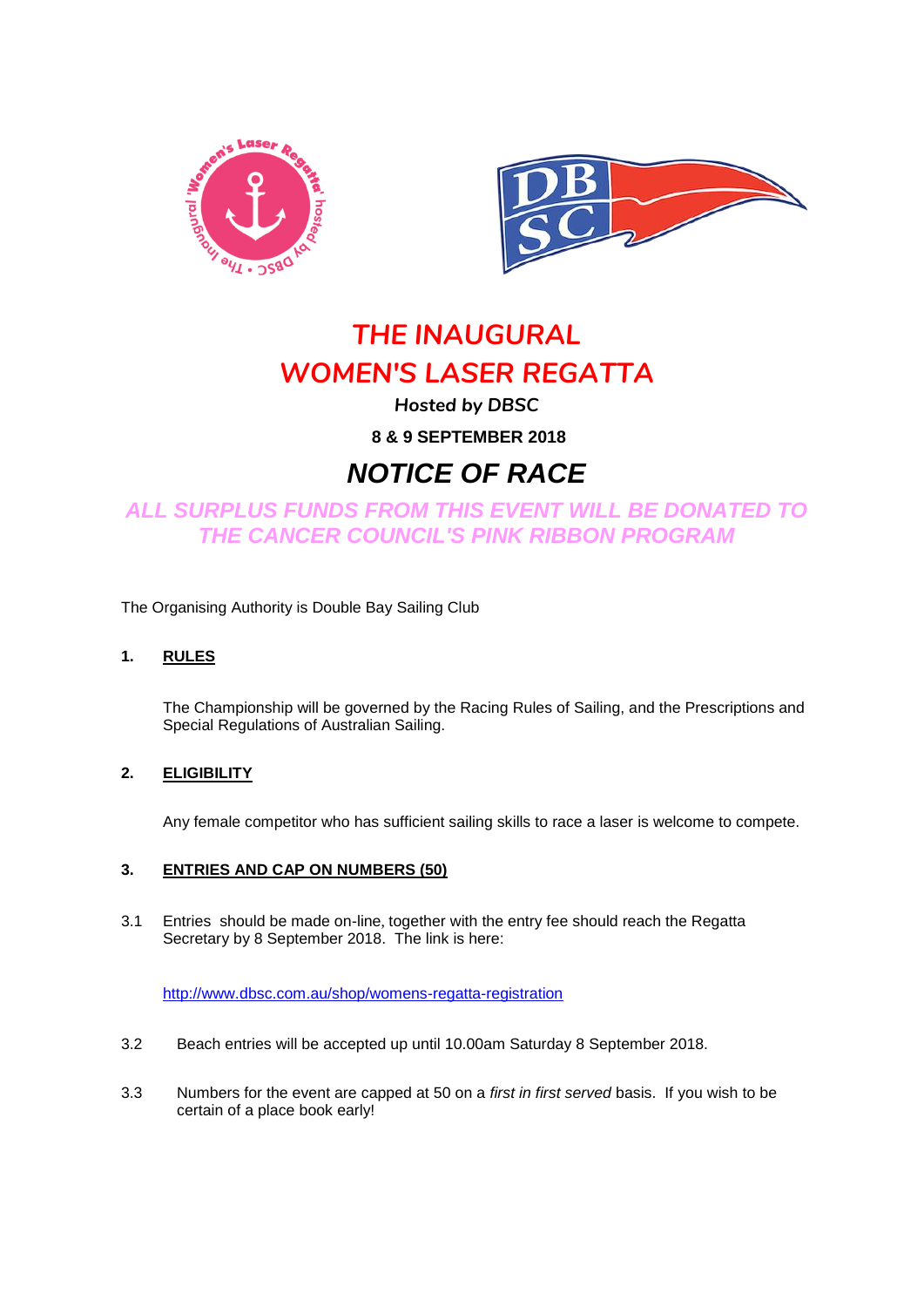#### 4. **FEES**

4.1 Entry fee schedule:

#### **For entries before 1 September 2018**

- \$50.00 per boat for sailors who are not full time students or under the age of 18
- \$25.00 per boat for sailors who are full time students or under 18.

#### **For entries on or after 1 September 2018**

- \$100.00 per boat for sailors who are not full time students or under the age of 18
- \$50.00 per boat for sailors who are full time students or under 18.

The entry fee includes the cost of coaching, lunch, drinks and dinner on the Saturday as well as the Regatta on Sunday. It's a great deal, and all surplus funds from the event will be donated to Pink Ribbon!

#### **SCHEDULE**

| <b>Date</b>                                  | <b>Hours</b> | <b>Event</b>                                                  | <b>Details</b>                                                  |
|----------------------------------------------|--------------|---------------------------------------------------------------|-----------------------------------------------------------------|
| Saturday 8 <sup>th</sup><br><b>September</b> | 0800         | Yoga on the<br>Deck                                           | Bring your mat                                                  |
|                                              | 0900-1000    | Registration at<br><b>DBSC</b>                                |                                                                 |
|                                              | 1000-1200    | Coaching at<br><b>DBSC</b>                                    | Coaching<br>session                                             |
|                                              | 1200-1300    | Debrief and<br>Questions                                      | Famous DBSC<br><b>Toasties</b>                                  |
|                                              | 1300         | Competitor<br><b>Briefing</b>                                 | Fly pink ribbon<br>for breast cancer<br>awareness               |
|                                              | 1400-1600    | <b>First Warning</b><br>$Signal - 2$<br><b>Practice Races</b> | Practice races<br>that do not go<br>toward the<br>regatta score |
|                                              | 1730         | Canapés and<br>Dinner at DBSC                                 | Dinner and<br>inspiration!                                      |

| Date       | <b>Hours</b> | <b>Event</b> | <b>Details</b> |
|------------|--------------|--------------|----------------|
| Sunday 9th |              |              |                |
| September  | 0800         |              | Bring your mat |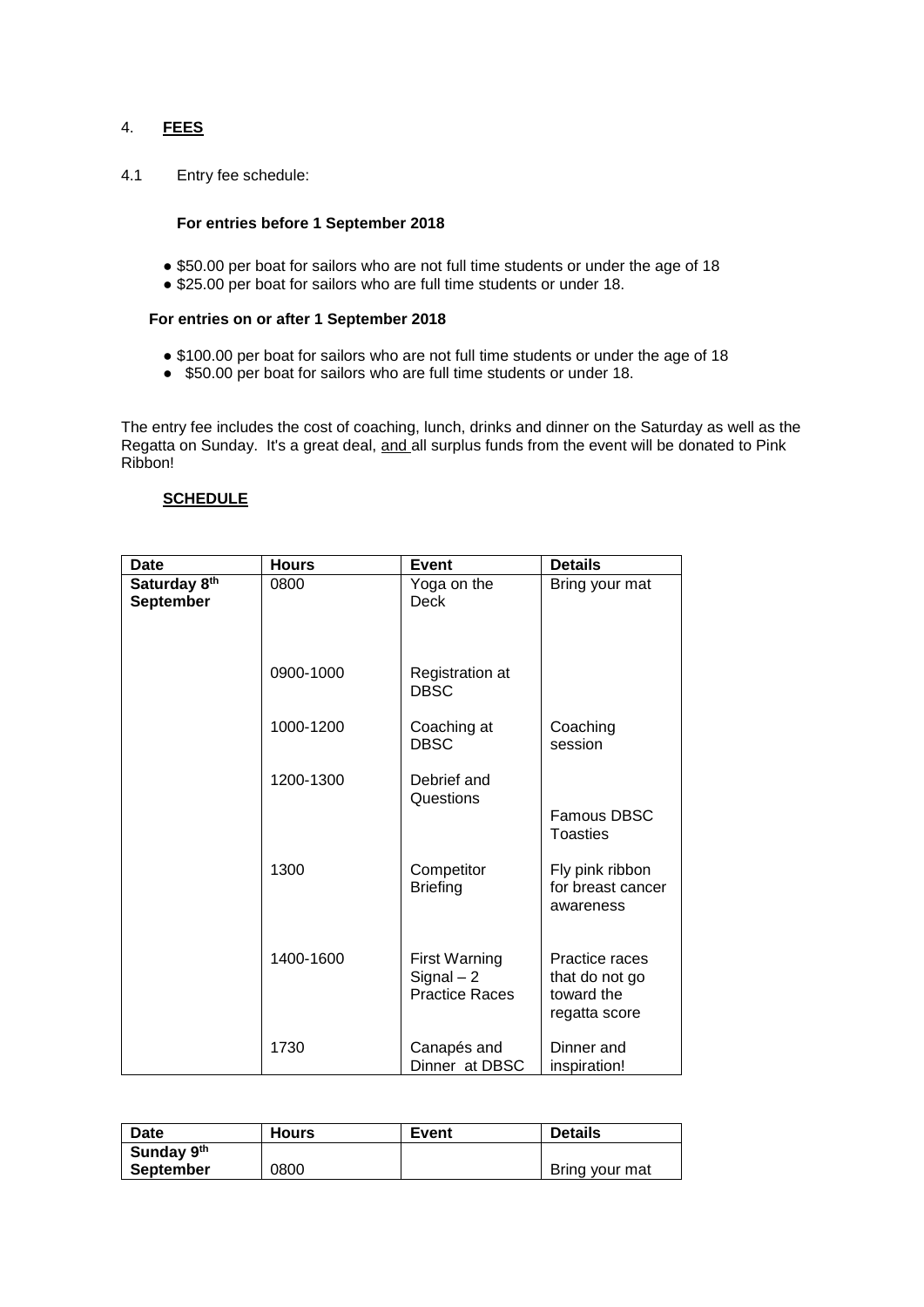|                           | Yoga on the<br>Deck<br>Followed by<br>benedict buns<br>and organic juice |                                 |
|---------------------------|--------------------------------------------------------------------------|---------------------------------|
| 0930                      | <b>Official Opening</b><br><b>Briefing</b>                               | No warning<br>signal after 1530 |
| 1100<br><b>ASAP After</b> | <b>First Warning</b><br>$signal - 4$ races<br>back to back               |                                 |
| Racing                    | Prize<br>Presentation                                                    |                                 |

4.2 The head coach for the event will by Krystal Weir<https://krystalweir.com/> who has lots of experience sailing and coaching. Please go to her website to find out all about her !

#### **5. CHARTER BOATS AND EQUIPMENT**

**PSA** will be supplying Laser charter boats for the Inaugural Women's Laser Regatta. The cost will be \$300 for the event (2 days' charter) bookings can be made via the below link:

<https://www.psasailing.com.au/shop/charters/dbsc-womens-regatta-charter/>

The charter boat will come with the following

- Fitted hull
- Spar set (top section, lower section + boom)
- Foils set (centreboard + rudder complete)<br>● Beach dolly + cover
- Beach dolly + cover

Sailors need to supply all other items not included with the charter. The charter boats will be dropped at the venue on the Friday before the regatta. Any enquiries please email [jason@psasailing.com.au](mailto:jason@psasailing.com.au)

**NB Sailsports** will also supply charter boats. Please contact:

<http://www.nbsailsports.com.au/store/product-list.php?pg1-cid287.html>

Boats, sails and equipment can also be rented or borrowed directly from Club members. Please contact the Regatta Secretary Christine Patton (details below).

#### **ALL COMPETITORS MUST WEAR A PERSONAL FLOTATION DEVICE**

#### 6. **SAILING INSTRUCTIONS**

The Sailing Instructions will be available on-line at [www.dbsc.com.au](http://www.dbsc.com.au/) and will be available at registration.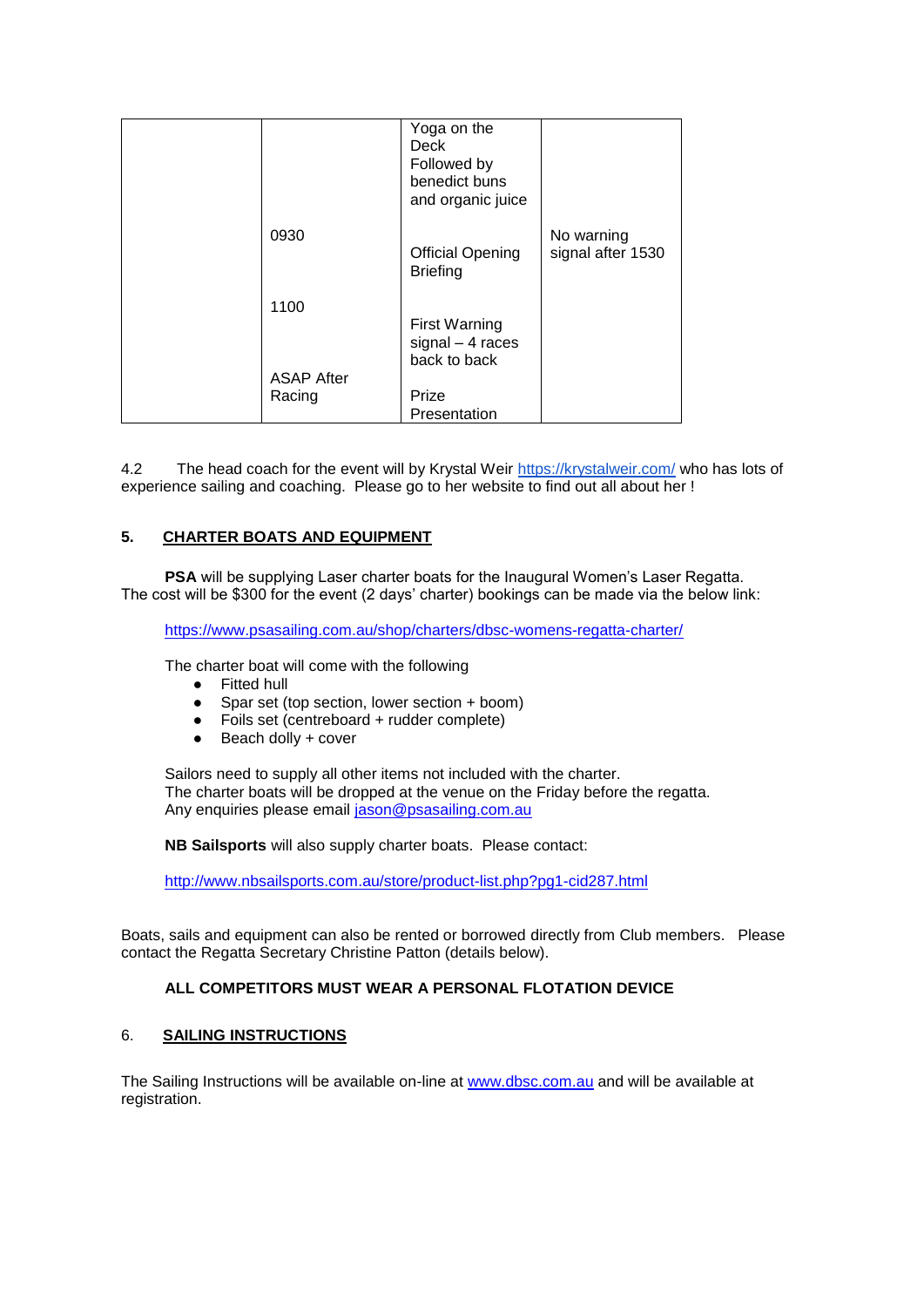#### **7. REGATTA VENUE**

The Regatta venue is shown in Illustration A. Double Bay Sailing Club is located at 79 Bay Street Double Bay, NSW.

#### **8. RACING AREA**

The racing area will be the waters of Sydney Harbour in the vicinity of the Double Bay Sailing Club.

#### **9. CLASSES AND DIVISIONS**

Classes and Divisions are as follows:

| 4.7    | Under 16           |                                              |
|--------|--------------------|----------------------------------------------|
| 4.7    | 16 and over        |                                              |
| 4.7    | <b>Green Fleet</b> | Less than 15 times in a laser $-$<br>any age |
| Radial | Under 21           |                                              |
| Radial | 21 and over        |                                              |
| Radial | Green Fleet        | Less than 15 times in a laser $-$<br>any age |

#### **10. COURSES**

The courses will be described in the Sailing Instructions.

#### **11. SCORING**

Four races are scheduled, of which two shall be completed to constitute a series. When three or more races are completed, the worst will be discarded. All Division results will be based on the ranking of competitors in the overall results.

#### **12. PRIZES**

Prizes will be awarded for each Division and the winner of the combined 4.7 fleet and the combined Radial fleet.

#### **13. INSURANCE**

Each participating boat must be insured with a valid third party liability insurance with cover of not less than AUD10,000,000.

#### **14. RISK WARNING AND DISCLAIMER**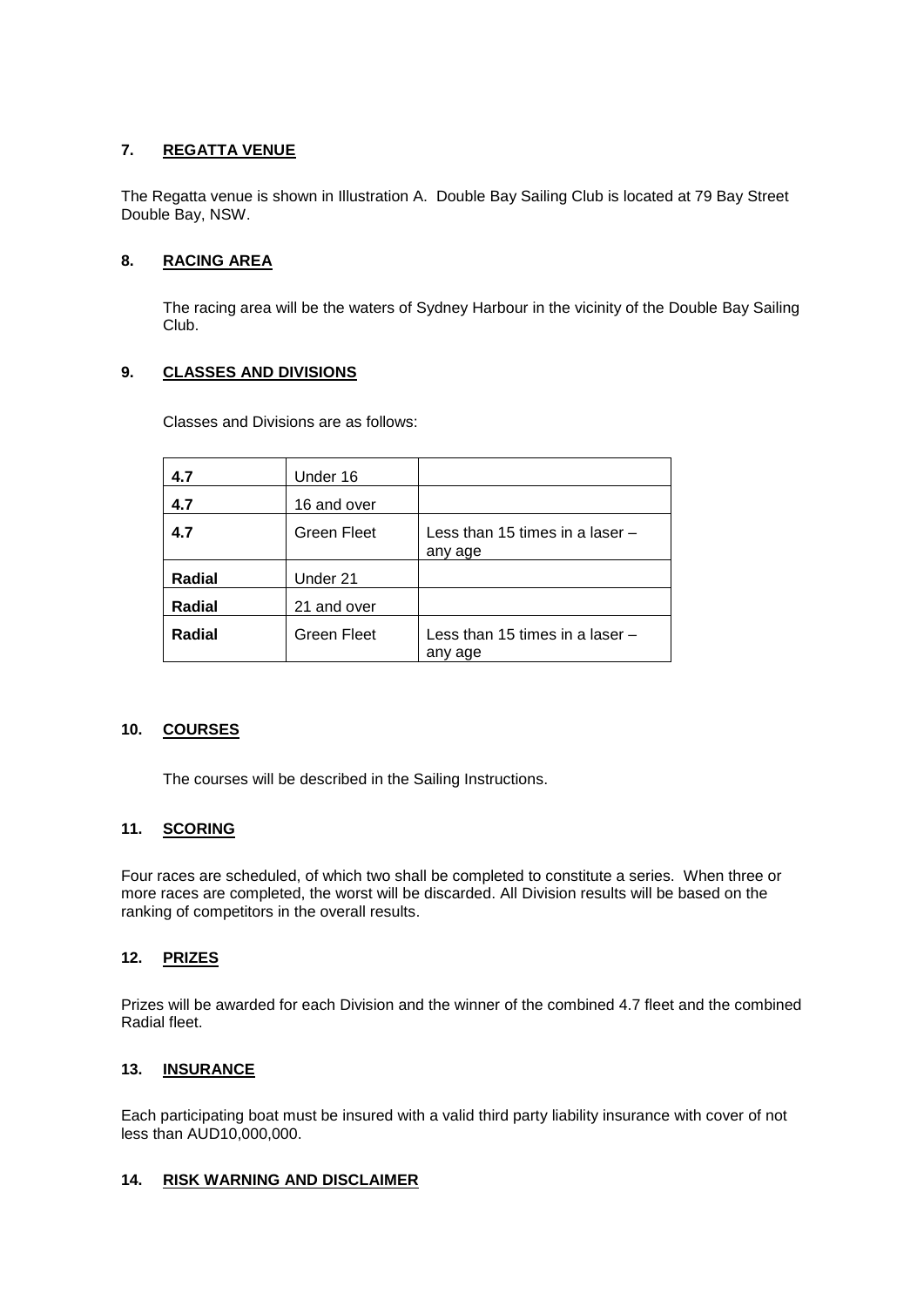By entering competitors acknowledge the DBSC Risk Warning which is here <http://www.dbsc.com.au/risk-warning-1>

All those taking part in this Regatta do so at their own risk and responsibility. Attention is drawn to Fundamental Rule 4 Decision to Race "A boat is solely responsible for deciding whether or not to start or to continue racing". Double Bay Sailing Club, their officers, and the Regatta officials, volunteers and sponsors do not accept any liability for the material damage or personal injury or death sustained in conjunction with or prior, during or after the regatta. The Organising Authority reserves the right to refuse an entry.

#### **15. CONTACT DETAILS/FURTHER INFORMATION**

| <b>EVENT CHAIR</b>       | <b>CLARE ALEXANDER</b>     |
|--------------------------|----------------------------|
|                          | secretary@dbsc.com.au      |
|                          |                            |
|                          | 0409 391 304               |
| <b>REGATTA SECRETARY</b> | <b>CHRISTINE PATTON</b>    |
|                          | christine@bermudamarine.bm |
|                          |                            |
|                          | 0408 871 741               |
|                          |                            |
| <b>EVENT COORDINATOR</b> | <b>CHRISTINE LINHART</b>   |
|                          |                            |
|                          | c.linhart@unsw.edu.au      |
|                          |                            |
|                          | 0420 879 896.              |
|                          |                            |